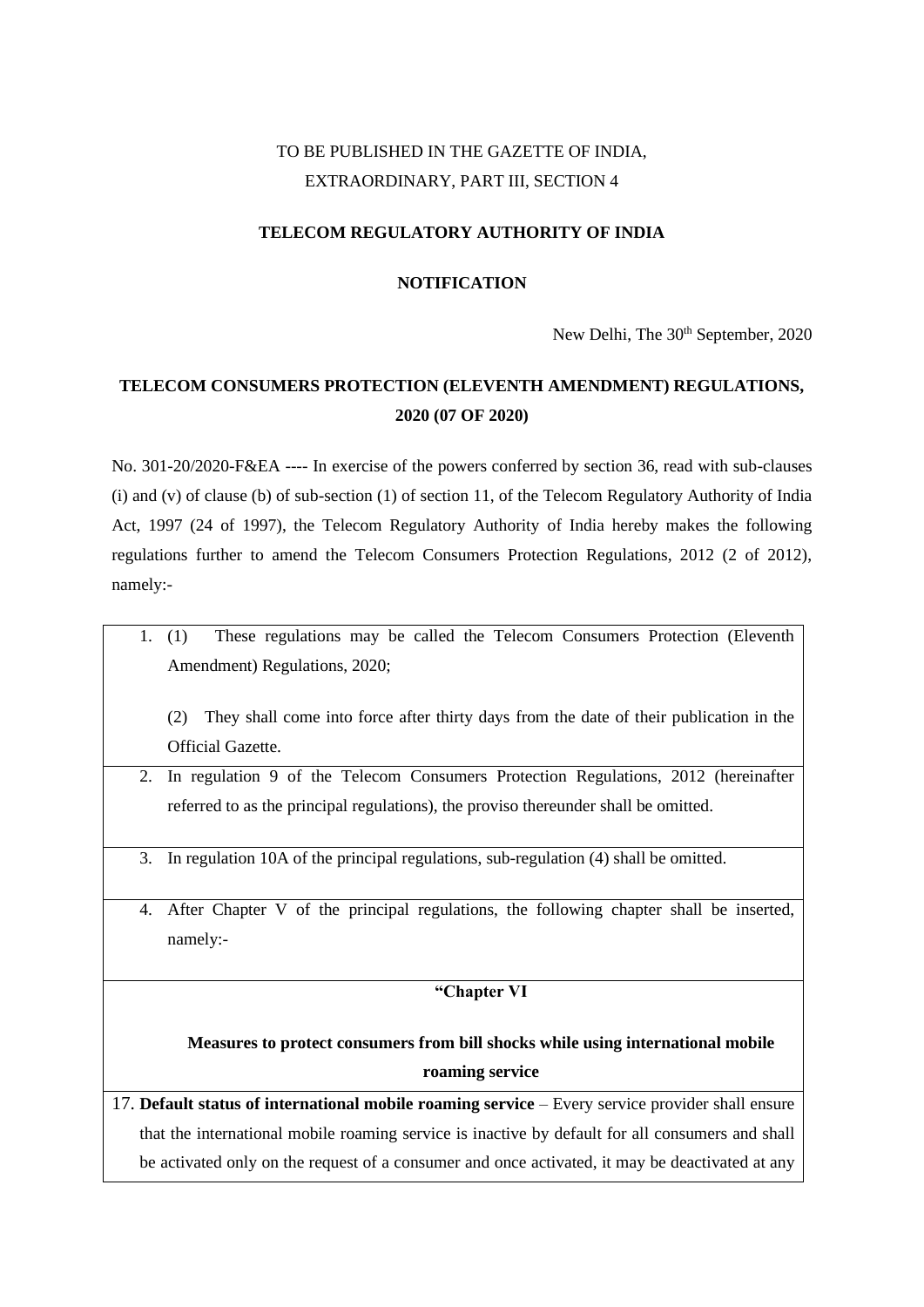time on the request of the consumer.

**Provided** that in case of existing consumers, specific choice of every consumer to continue with or to discontinue the activated international mobile roaming service, if applicable, may be obtained through SMS, email or mobile application, if available within thirty days from the date of publication of these regulations in the Official Gazette.

18. **Information to consumers on activation of international mobile roaming service** – Every service provider shall, immediately on activation of international mobile roaming service, provide to the consumer, through SMS, email and mobile application, if available, the following information:-

- (i) the fact of activation of international mobile roaming service; and
- (ii) the applicable tariff (if any) for the activation of international mobile roaming service (one-time charges as well as recurring charges as may be applicable).

19. **Information to consumers on selection of tariff -** Every service provider shall, immediately on selection of a tariff for availing international mobile roaming service for visiting country(ies), provide to the consumer through SMS, email and mobile application, if available, the following information:-

- (i) the applicable rates for provision of voice, SMS and data services while roaming internationally; and
- (ii) the details of specific carriers (visiting country operators) required to be selected, if applicable, for availing the agreed tariff and consequences of any failure in this regard; and
- (iii) a list of actions to be performed by the consumer to avoid bill shocks while using international mobile roaming service; and
- (iv) the details of consumer protection policies in place for protecting the consumer from bill shocks while using international mobile roaming service: or
- (v) an URL to the relevant details as in (i) to (iv) above from which printable and saveable file (s) can be accessed and downloaded.

20. **Information to consumer as soon as the mobile equipment is switched on by the consumer in the visiting country –** Every service provider shall, immediately after the consumer switches on his mobile equipment in the visiting country,

(a) provide to the consumer all the information and in the manner as specified in regulation 19;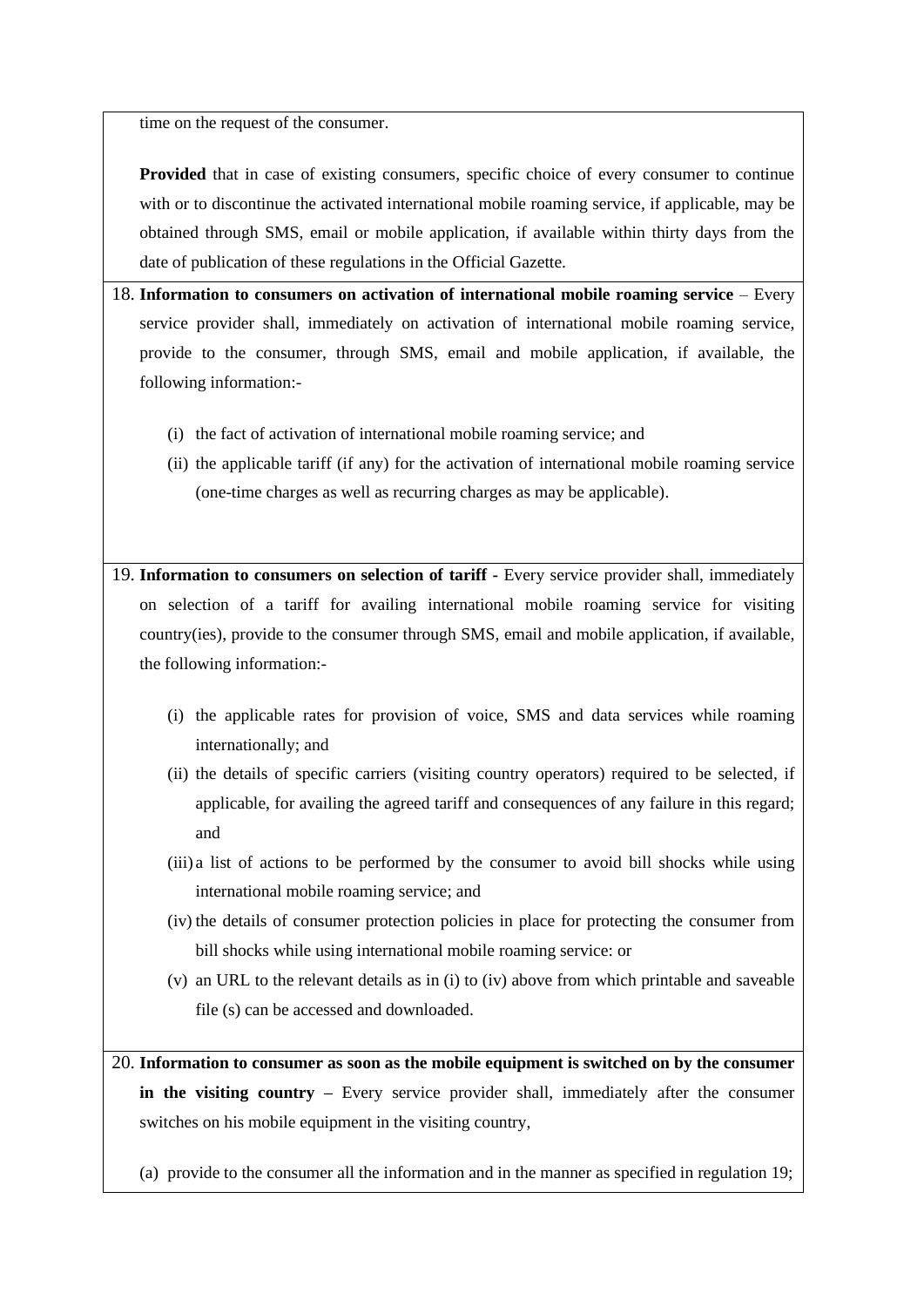- (b) alert and advise the consumer, through SMS, in case the consumer has not subscribed to any specific International Mobile Roaming Tariff Pack offered by the service provider, regarding the possibility of incurring significantly high charges due to usage of voice, SMS or data services at standard rates.
- 21. **Information to consumers at different stages of exhaustion of entitled data usage while roaming internationally as per the selected tariff -** Every service provider shall, through SMS, email and mobile application, if available, provide an alert, when the data usage exceeds fifty per cent, eighty per cent, ninety per cent and one hundred per cent of the data entitlement.
- 22. **Information to the consumer who may initiate use of international mobile roaming service in a country or area not covered by the tariff subscribed or where the applicable tariff differs from the subscribed tariff -** Every service provider shall, in case a consumer initiates use of international mobile roaming service in a country or area not covered by the tariff subscribed or where the applicable tariff differs from the subscribed tariff, through SMS, email and mobile application, if available,
	- (a) inform the consumer of the fact of movement in a zone which is not covered under the opted tariff;
	- (b) alert and advise the consumer regarding the possibility of incurring significantly high charges due to usage of voice, SMS or data services at standard rates; and
	- (c) Provide the consumer, details of tariff applicable in such uncovered zone.

23. **Establishment of facility for providing information about the account of the consumer while roaming internationally -** Every service provider shall, establish or allot a separate toll free short code to enable the consumers to seek, through SMS, while roaming internationally, the following information:-

- (i) the applicable tariff for international mobile roaming service; and
- (ii) the amount billed or charged to the account of the consumer, for international mobile roaming service."

**(S. K. Gupta) Secretary**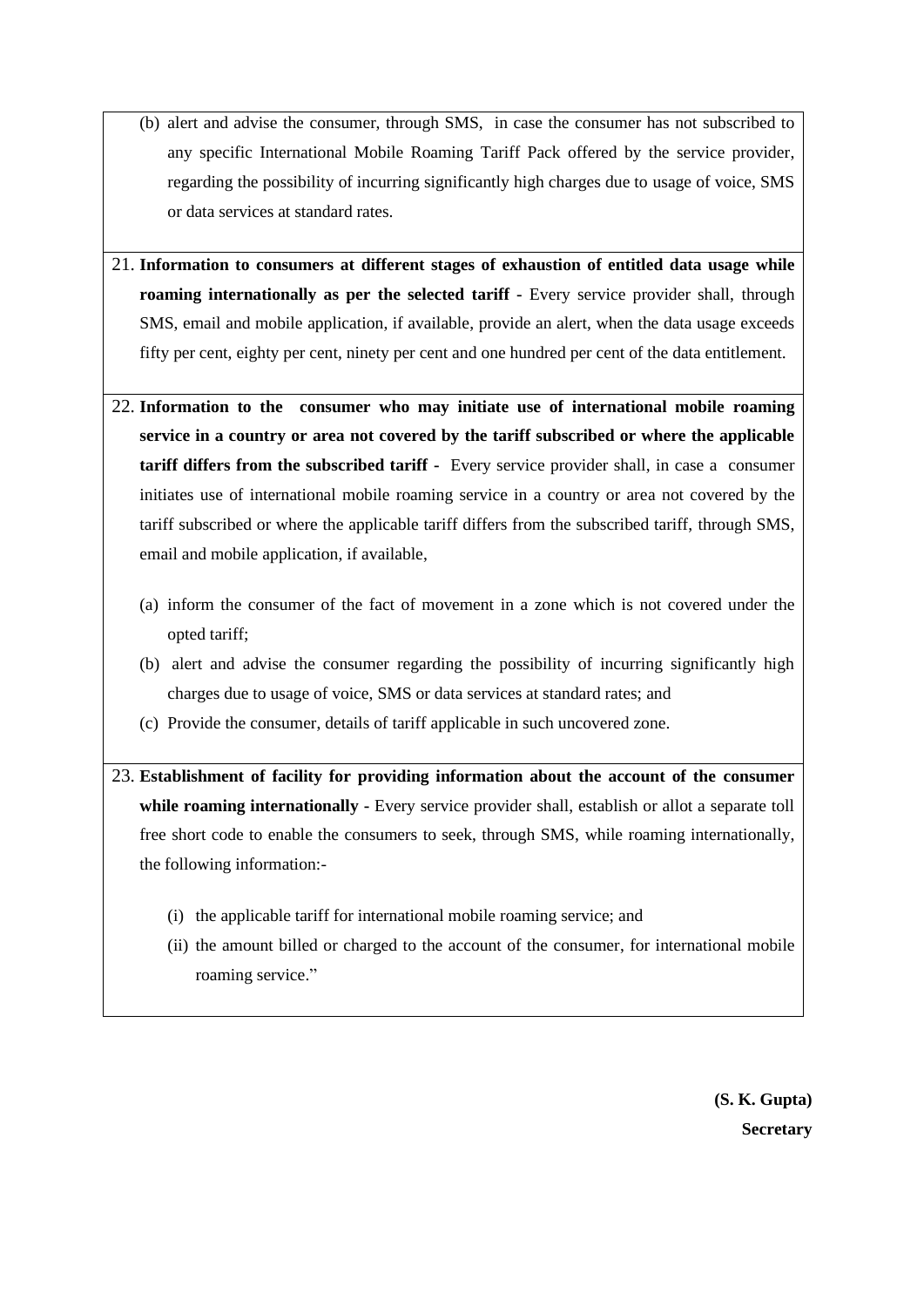Note.1. - The principal regulations were published in the Gazette of India, Extraordinary, Part III, Section 4 dated the  $6^{th}$  January, 2012 vide notification number No. 308-5/2011- QOS dated the  $6^{th}$ January, 2012.

Note.2. – The principal regulations were amended vide Notification No.308-5/2011-QOS and published in the Gazette of India, Extraordinary, Part III, Section 4 dated the  $11<sup>th</sup>$  January, 2012.

Note.3. – The principal regulations were further amended vide Notification No.308-5/2011-QOS and published in the Gazette of India, Extraordinary, Part III, Section 4 dated the 21<sup>st</sup> February, 2012.

Note.4. - The principal regulations were further amended vide Notification No.308-5/2011-QOS and published in the Gazette of India, Extraordinary, Part III, Section 4 dated the  $7<sup>th</sup>$  March, 2012.

Note. 5. -The principal regulations were further amended vide Notification No.308-5/2011-QOS and published in the Gazette of India, Extraordinary, Part III, Section 4 dated the 22<sup>nd</sup> October, 2012.

Note.6. – The principal regulations were further amended vide Notification No.308-5/2011-QOS and published in the Gazette of India, Extraordinary, Part III, Section 4 dated the 27<sup>th</sup> November, 2012.

Note.7. – The principal regulations were further amended vide Notification No.308-5/2011-QOS and published in the Gazette of India, Extraordinary, Part III, Section 4 dated the 21<sup>st</sup> February, 2013.

Note.8. – The principal regulations were further amended vide Notification No.308-3/2012-QOS and published in the Gazette of India, Extraordinary, Part III, Section 4 dated the 3<sup>rd</sup> December, 2013.

Note.9. – The principal regulations were further amended vide Notification No.308-1/2015-QOS and published in the Gazette of India, Extraordinary, Part III, Section 4 dated the  $7<sup>th</sup>$  August, 2015.

Note.10. – The principal regulations were further amended vide Notification No.301-23/2015-F&EA and published in the Gazette of India, Extraordinary, Part III, Section 4 dated the 16<sup>th</sup> October, 2015.

Note.11. – The principal regulations were further amended vide Notification No.301-7(2)/2015- F&EA and published in the Gazette of India, Extraordinary, Part III, Section 4 dated the 19<sup>th</sup> August, 2016.

Note.12 – The Explanatory Memorandum explains the objects and reasons of the Telecom Consumers Protection (Eleventh Amendment) Regulations, 2020 (07 of 2020).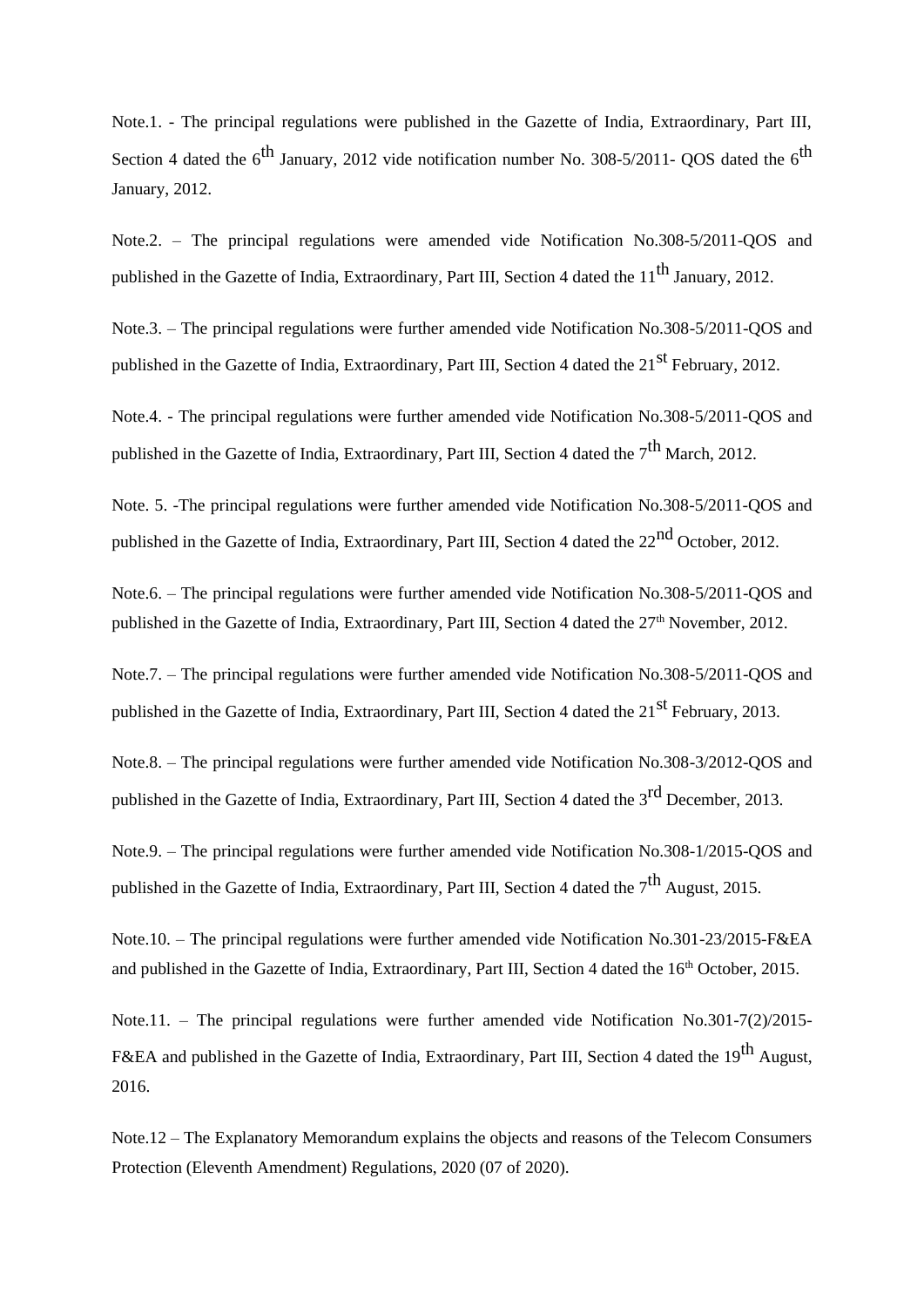#### **Explanatory Memorandum**

#### **Introduction and Background**

- 1. The International Mobile Roaming (IMR) is a service that allows customer of a mobile operator in one country to obtain service (voice, SMS or data) from an operator in another country using the same handset and mobile number, facilitated by a common technology and a wholesale inter-operator contract<sup>1</sup>. Though, there are a few other options available to the consumers to use mobile services while travelling abroad viz., usage of public Wi-Fi systems or Wi-Fi facilities provided at the place of stay, or buying a local pay-as-you-go SIM card in the visiting country or opting for international SIM card from providers of such services. The fact that IMR Service allows the consumer to use mobile services using the same handset and mobile number make it unique and naturally preferred option in comparison to other alternatives.
- 2. The uniqueness of IMR Service implies a *de facto* monopoly of the 'Home Operator' and raise concerns of potential abuse of monopoly power in the form of imposition of abusive tariffs including both higher rates and adverse terms and conditions of the usage on the consumer or a general lack of transparency in the communication of tariffs leading to a situation of bill shocks.
- 3. The concerns relating to abusive tariffs and bill shocks are universal and have received a lot of attention, not only from the various national regulatory agencies but also by organizations such as ITU, OECD, and GSMA. Recognizing the possibility of abusive tariffs and bill shocks, the International Mobile Roaming Strategic Guidelines published by ITU in 2017<sup>2</sup> ("**ITU IMR Guidelines**") lists (i) price regulation; and (ii) consumer protection amongst the key IMR regulatory issues.
- 4. It was observed that the national regulatory agencies have resorted to the price regulation to tackle the issue of abusive tariffs and prescribing measures to enhance availability of information to consumers to prevent the instances of bill shock. The measures to enhance availability of information to consumers include mandating the service providers to provide timely and comprehensive information relating to tariffs, usage etc.

<sup>1</sup> OECD (2013-06-03), "International Mobile Roaming Agreements", OECD Digital Economy Papers, No. 223, OECD Publishing, Paris. http://dx.doi.org/10.1787/5k4559fzbn5l-en

<sup>&</sup>lt;sup>2</sup> For details, please refer https://www.itu.int/dms\_pub/itu-d/opb/pref/D-PREF-EF.MIR03-2018-PDF-E.pdf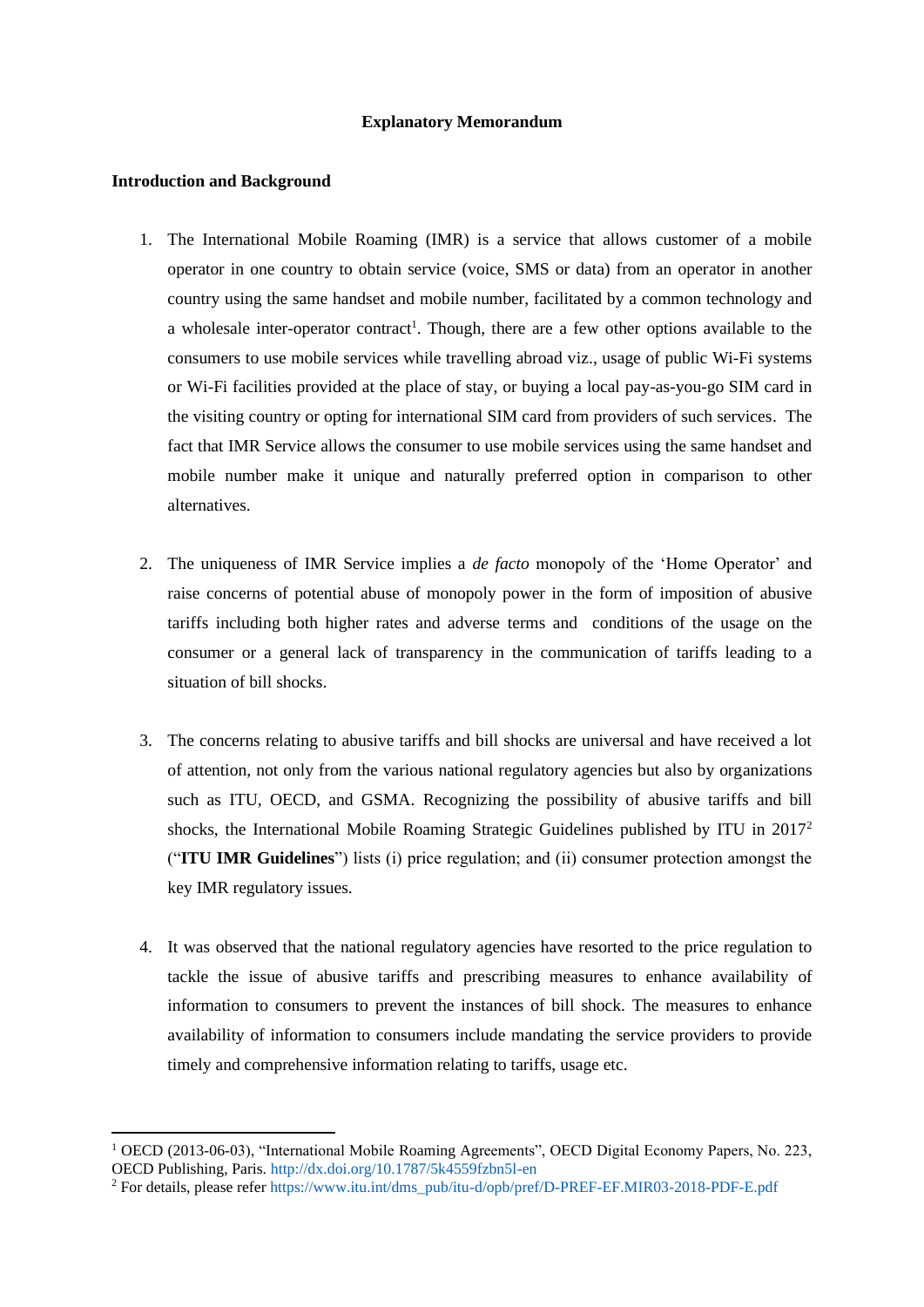- 5. The extant regulatory framework in India does not provide for price regulation of IMR Service. The Authority has expanded the scope of forbearance regime over the years and given the service providers the freedom to design the tariffs suited to the prevailing market conditions in relation to most of the telecommunication products including IMR Service.
- 6. As regards protection of consumer interests while availing IMR Service, the Authority has mandated *vide* sub-clause (4) of clause 10A of Telecom Consumers Protection (Eighth Amendment) Regulations, 2015<sup>3</sup>, that,

*"Every service provider shall, through SMS or USSD, provide to all consumers of the Cellular Mobile Telephone Service, having international roaming facility on their mobile connection, an alert, immediately after the consumer roams outside the territory of India, advising the consumer to deactivate the data services in his mobile phone if he does not intend to use data services while roaming outside the country."*

- 7. It was observed that the existing regulatory framework is not sufficient to address the issues relating to the provision of IMR Service. Accordingly, it was decided to review the entire process of provision of IMR Service to identify issues requiring regulatory intervention and amend the regulatory framework.
- 8. Accordingly, a consultation paper was issued on 26th May 2020 on *"Regulation of International Mobile Roaming Services". <sup>4</sup>* Pursuant to receipt of comments, counter comments and discussions on various issues related to IMR in the online Open House Discussion, the Authority considered it appropriate to amend the Telecom Consumers Protection Regulations, 2012 (2 of 2012)<sup>5</sup> with an objective of strengthening the consumer protection measures as regards IMR Service. The next section discusses the changes made in regulatory framework and rationale for the same.

### **Changes in Regulatory Framework**

### *(a)Activation of IMR Service*

9. The prerequisite for availing the IMR Service is to ensure that the mobile phone is set up to be used abroad, i.e., international roaming is activated on the subscriber's account. Currently,

<sup>3</sup> https://trai.gov.in/sites/default/files/Eight\_Amendment\_07\_aug\_2015.pdf

<sup>4</sup> https://trai.gov.in/consultation-paper-regulation-international-mobile-roaming-services

<sup>5</sup> https://trai.gov.in/release-publication/regulations/amendments-page/91373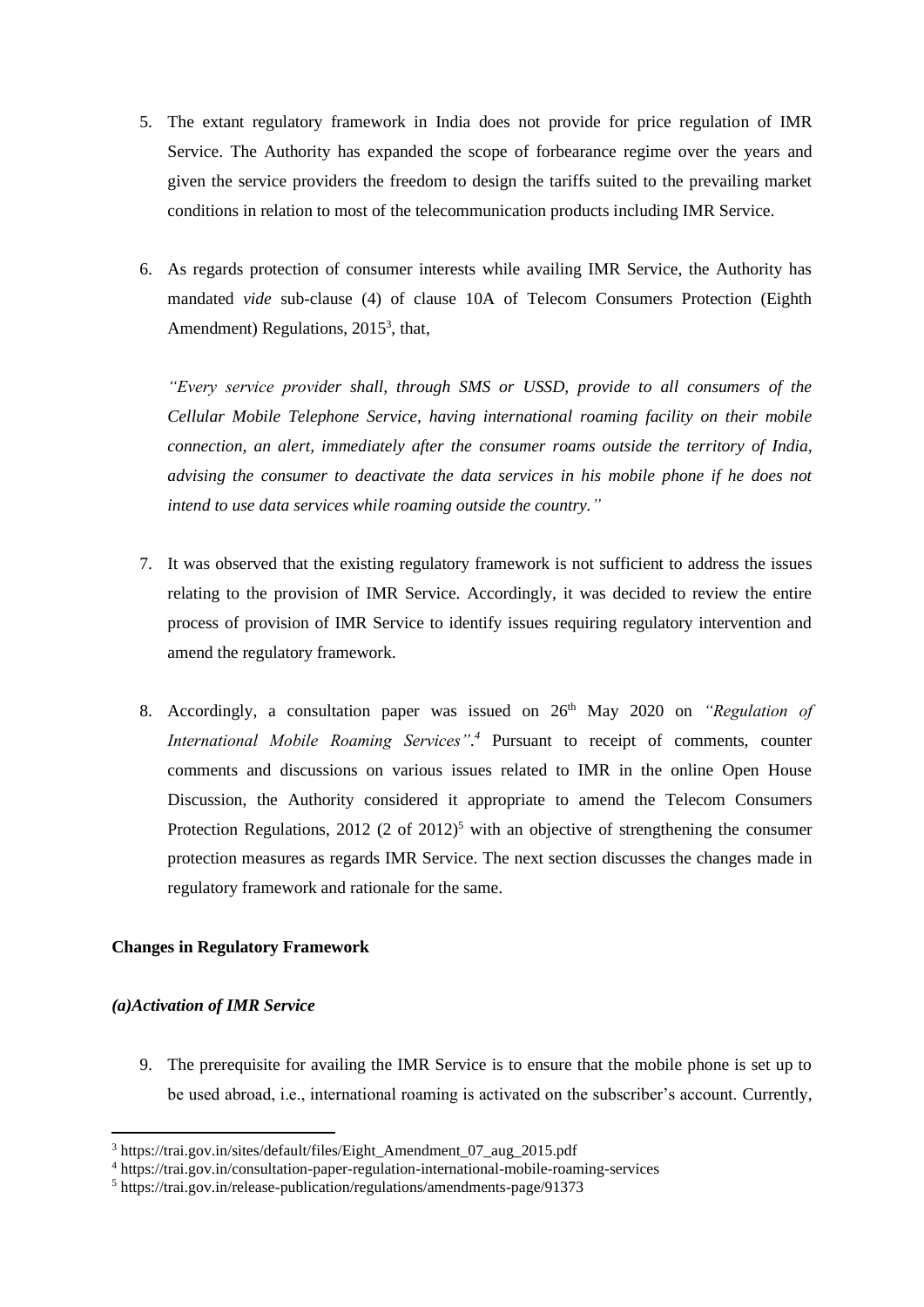there is no standard approach to the "activation" of international roaming. The service providers may follow any of the following approaches:

- a. Requiring the subscribers to request for activation of international roaming;
- b. Pre-activating the international roaming; or
- c. Automatically activating the international roaming when a customer lands abroad.
- 10. It was observed that in India, some service providers are providing pre-activated international roaming for prepaid subscribers and requiring post-paid subscribers to activate international roaming. Some other service providers require, both post-paid and prepaid subscribers to activate international roaming. Further, it has been observed that these policies also vary across the licensed service areas (LSAs) and destination countries. Considering that (i) activation of international roaming is a prerequisite for availing IMR Service abroad; (ii) different policies being followed by the service providers; and (iii) lack of knowledge in this regard may result in severe adverse consequences to the consumer, it was decided to consult the stakeholders on the need to either standardize the approach or strengthen the communication process etc.
- 11. Most of the individual stakeholders and Consumer Advocacy Groups (CAGs) submitted that the default option should be to keep IMR Service as inactive for all subscribers and the same to be activated only on the request of consumers. The telecom service providers and COAI submitted that this question is more relevant for post-paid subscribers and they also indicated that the service providers are already keeping the IMR Service as deactivated for post-paid subscribers.
- 12. It was observed that it may not be correct to state that prepaid subscribers do not have any risk of bill shock and the question is relevant only for post-paid subscribers. The prepaid subscribers also risk losing money to the extent of top up balances in their accounts and therefore are also vulnerable to bill shock. Further, it was felt that the default inactive mode would prompt the consumer to give explicit request for activation which would also enable the consumers to inquire about the tariffs and make an appropriate tariff selection. The same is expected to reduce the possibility of bill shock due to lack of tariff awareness.
- 13. Service providers in India are following different activation policies for prepaid and post-paid subscribers. Further, it is also observed that activation policies may differ for individual subscribers of the same type, based on some other considerations.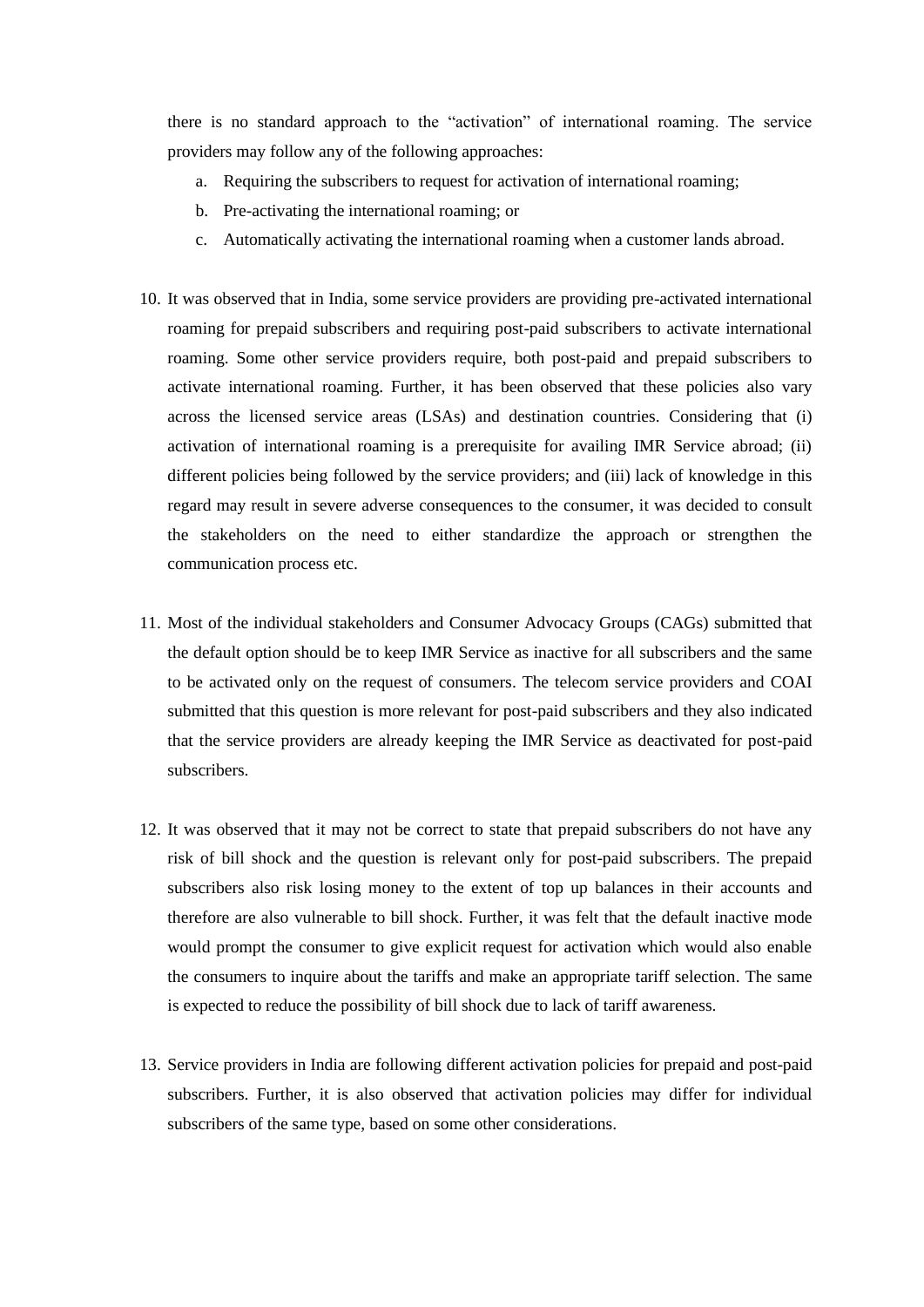14. Considering the aforesaid, it has been decided that the default option for IMR Service shall be to keep the same as inactive for all subscribers and activate the same only on explicit request from the consumer.

#### *(b)Informational Measures to Protect Consumers from Bill Shocks*

- 15. The empowerment of consumers by enhancing availability of information has been the preferred approach for most of the national regulatory agencies across the world. The Consultation Paper also delineated a number of informational measures for the comments/counter-comments of the stakeholders. There is broad consensus amongst the stakeholders that the informational flow should be strengthened to prevent the situation of bill shock to consumers.
- 16. During the course of review of the extant practices regarding provision of IMR Service and during the consultation process, it has been observed that telecom service providers have voluntarily introduced some policies to prevent bill shocks. Accordingly, it becomes important to ensure due communication of such policies to the consumer.
- 17. Further, considering the characteristic features of IMR Service, possibility of a consumer making a mistake of technical nature like getting logged on to network of an operator in a visiting country other than the one which is mandated under the agreed tariff, exceeding entitled usage limits inadvertently or due to lack of complete information cannot be ruled out. Therefore, it becomes important that consumers are provided specific details to make them aware and limit the possibility of inadvertent usage of mobile service while roaming internationally.
- 18. Considering the aforesaid, it has been decided that consumer is made aware of all relevant aspects and the following measures have been mandated:
	- a. **Information relating to tariffs, do's and don'ts, consumer protection policies etc. is to be provided:** It has been decided that the same information be communicated by the TSP twice, once at the time of selection of tariff and subsequently at the time the consumer switches on the mobile equipment in the visiting country. Considering the comprehensiveness of the information, the service providers have been given flexibility to communicate information link through SMS and send complete details as required by email and through their mobile applications;
	- b. **Information relating to data usage is to be provided**: When the data usage exceeds 50 percent, 80 percent, 90 percent, and 100 percent of the data entitlement;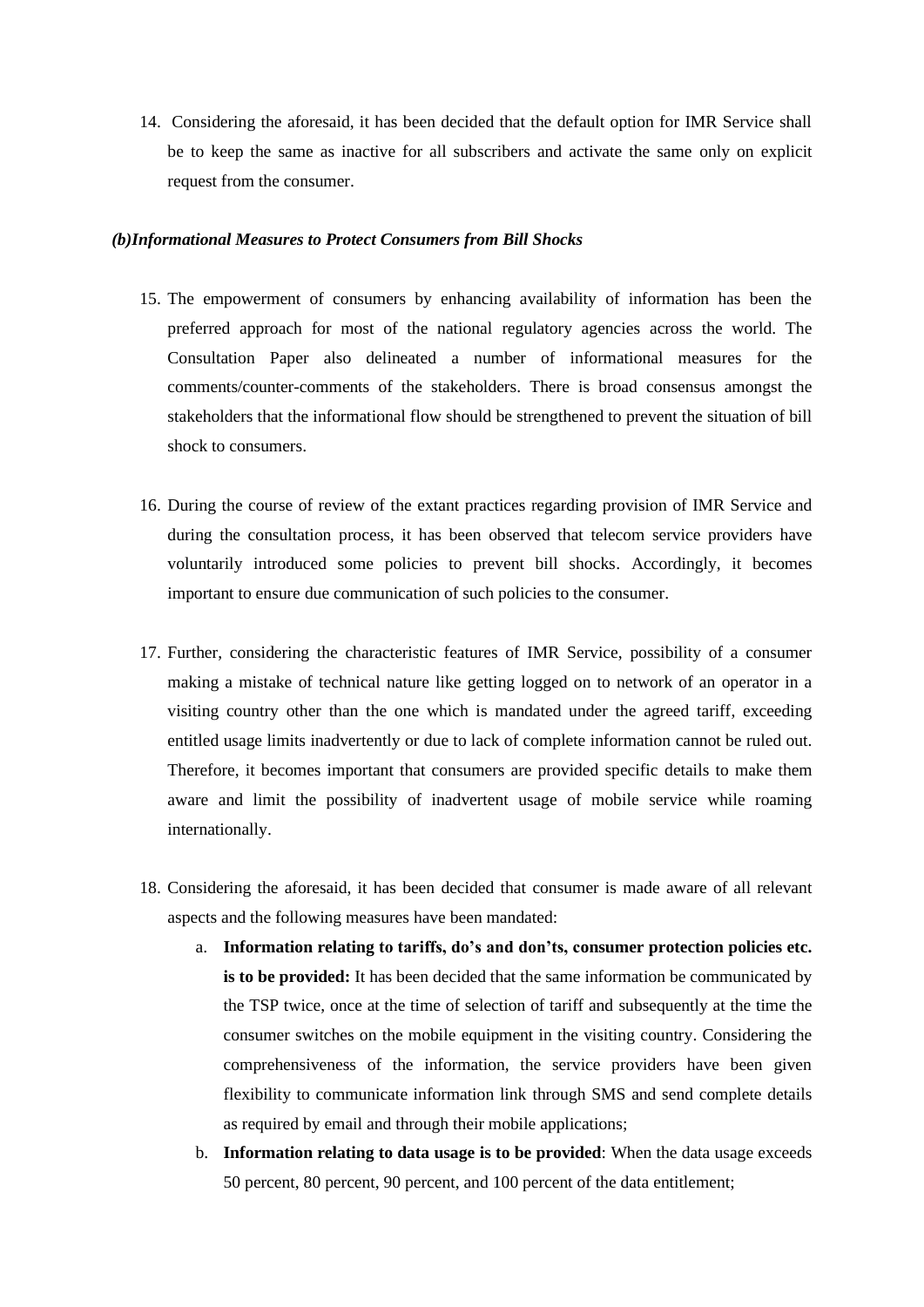- c. **Information to a consumer who has initiated usage of mobile set in a country/area not covered under the subscribed tariff or where the applicable tariff differs from the explicitly subscribed tariff is to be provided**: Indicating the fact of the consumer being in an uncovered zone as regards applicable tariff is concerned and advising the consumer to deactivate the data services in the mobile phone if it is not intended to use data services while roaming outside the country, followed by sharing of tariff and associated details;
- d. **Service providers to establish or allot a separate toll free short code to enable consumers to seek, through SMS, the information relating to tariff and charges billed to consumers on account of using IMR Service.**

#### *(c) Other Consumer Protection Measures*

- 19. The consultation paper discussed the aspect of significant differences in the Standard Rates for availing IMR Service and the IMR Pack rates offered by the service providers. It was observed that some service providers are offering protection from bill shocks by automatically activating pack benefits, albeit only for a few destination countries, if the billing on standard rates crosses the daily pack value. Prevalence of such a practice is indicative of the fact that the telecom service providers have the flexibility to apply IMR Pack rates even when the consumer has not specifically asked for the same before undertaking travel abroad. Such a practice also implies that there is no strong commercial logic behind the huge gap between Standard Rates and IMR Packs. Accordingly, the stakeholders were asked to comment on the logic and rationalisation of Standard Rates and rates under IMR Packs.
- 20. The COAI and telecom service providers have submitted differences in construct of the Standard Rates and IMR Packs from demand perspective but have not provided any significant rationale from supply perspective. However, considering the fact that the tariffs for IMR Service have been evolving in response to market dynamics and increasing prevalence of IMR Packs, as of now there is no need for any direct intervention in the form of price regulation of IMR Service. However, the Authority will keep a watch and review the situation in future, if required.
- 21. The other related issues for consultation were mandating daily charges to be capped to the one-day IMR Pack rate, if any, offered by the service provider, allowing the consumer to mix and match the applicable IMR Packs etc. As stated above, the introduction of IMR Packs by service providers in itself reflects evolution of tariffs. Therefore, for now, it has been decided